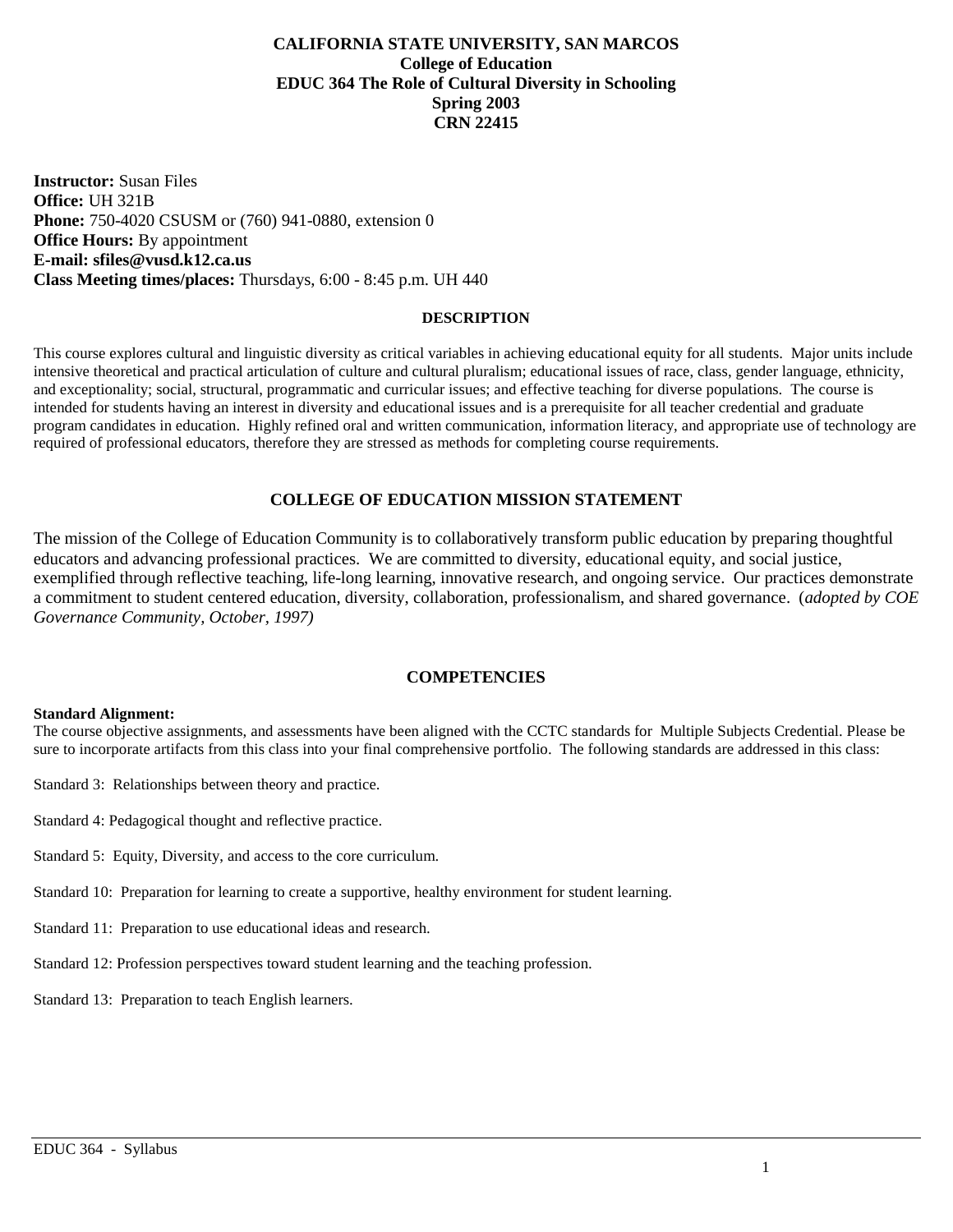# **Teacher Performance Expectation (TPE) Competencies:**

This course is designed to help teachers seeking the Multiple Subjects Credential to develop the skills, knowledge, and attitudes necessary to assist schools and districts in implementing an effective program for all students. The successful candidate will be able to merge theory and practice in order to realize a comprehensive educational program for all students. The following TPE's are addressed in this course:

Primary Emphasis: TPE 8: Learning about students TPE 11: Social environment TPE 12: Professional, legal, and ethical obligations

Secondary Emphasis: TPE 4: Making content accessible TPE 7: Teaching English learners TPE 13: Professional growth

## **Authorization to Teach English Learners:**

This credential program has been specifically designed to prepare teachers for the diversity of languages often encountered in California public school classrooms. The authorization to teach English learners is met through the infusion of content and experiences within the credential program, as well as additional coursework. Students successfully completing this program receive a credential with authorization to teach English learners. (Approved by CCTC in SB 2042 Program Standards, August 02)

## **Writing**:

In keeping with All-University Writing Requirement, all courses must have a writing component of at least 2,500 words (approximately 10 pages) which can be administered in a variety of ways.

## **COURSE OBJECTIVES**

Student completing 364 will be able to demonstrate:

- understanding of various concepts of culture and their applicability to learning, teaching, curricular development and educational reform;
- understanding of the historical and contemporary context for multicultural and bilingual education;
- knowledge of the relationships between bilingual and multicultural instruction;
- familiarity with second language acquisition theory and the role of the primary language in second language learning;
- familiarity with various instructional methods and materials appropriate for use in multicultural and multicultural educational settings;
- ability to report, interpret, analyze and synthesize complex information, and;
- university-level competence in information literacy, use of technology and oral and written communication.

# **COLLEGE ATTENDANCE POLICY**

The Governance Community of the College of Education adopted the following policy on 12/19/97:

Due to the dynamic and interactive nature of courses in the College of Education, all students are expected to attend all classes and participate actively. At a minimum, students must attend more that 80% of class time, or s/he **may not receive a passing grade** for the course at the discretion of the instructor. Individual instructors may adopt more stringent attendance requirements. Should the student have extenuating circumstances, s/he should contact the instructor as soon as possible. Note: This means that if you miss three (3) classes you cannot receive a passing grade for the class!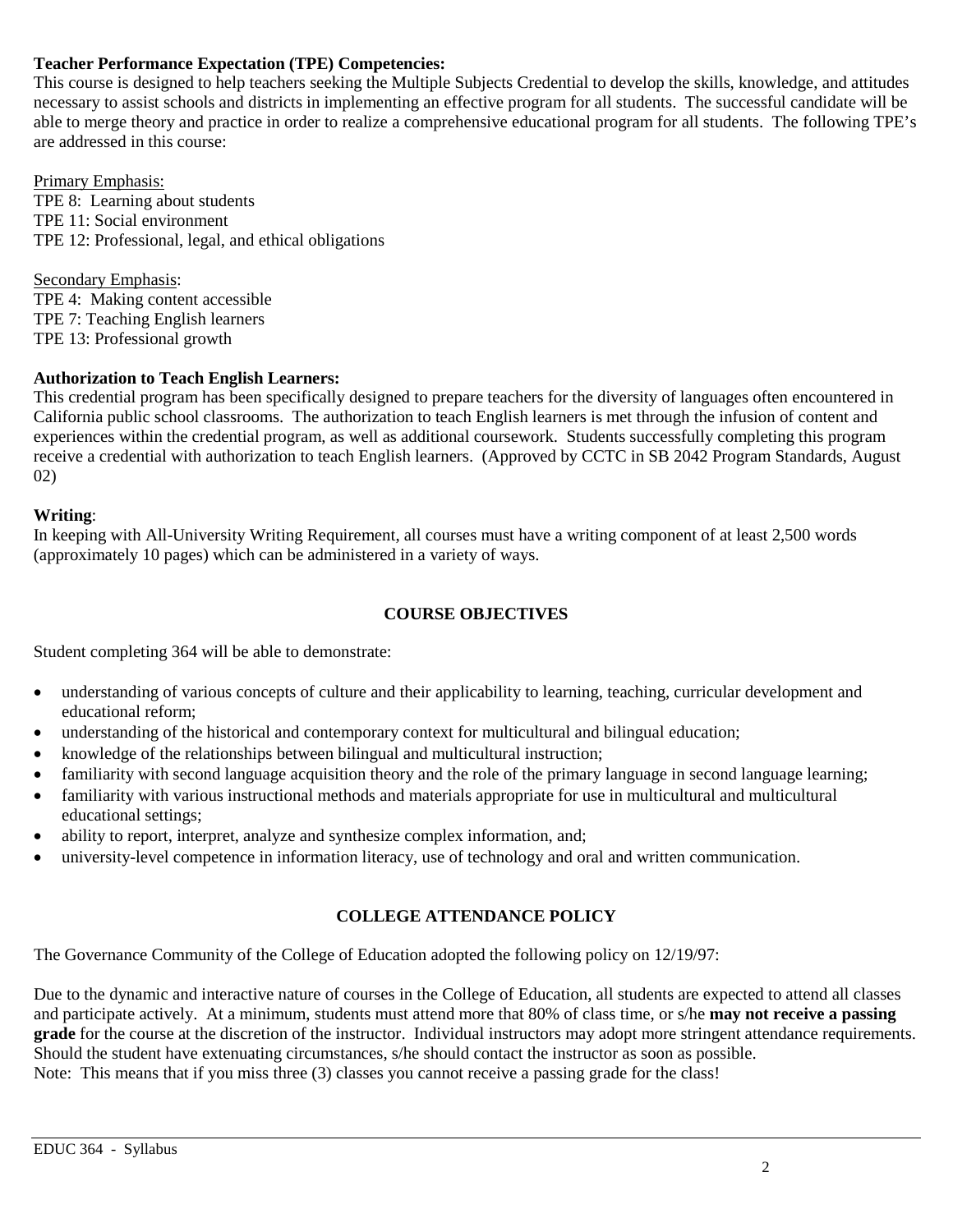# **ATTENTANCE AND PARTICIPATION**

The course deals with complex material processed in a variety of ways. Structured interactions, group processes, oral presentations, guided discussion of readings, and self-disclosure exercises are the norm. **Students are expected to have read assigned materials by the date indicated in the syllabus, and should be prepared to discuss readings individually or in variously structured groups.** The degree of your engagement in these processes forms the basis for points assigned. Due to the fast paced and highly interactive nature of the course, regular attendance and full participation are expected: teaching and learning is difficult (if not impossible) if one is not present for and engaged in the process. Therefore, the above College Attendance Policy is amplified as follows: 1. Missing more than 1 class meeting will result in the reduction of one letter grade. 2. Arriving late or leaving early on more than two occasions will result in the reduction of one letter grade. 3. Illness and emergency circumstances will be considered/negotiated on a case-by-case basis. These measures should not be considered punitive, as students are expected to establish appropriate personal, academic and career-ladder priorities. Therefore these measures should be viewed as taking appropriate individual responsibility for one's own learning in a democratic, collaborative and reciprocal-learning environment.

## **GRADING**

**Grading Scale:** A=90+, B=80-89, C+=77-76, C=73-76, C- = 70-72, D+=67-69, D=63-66, D- =60-62, F- =59 or lower. Plus and minuses will be given at the instructor's discretion. Students taking EDUC 364 as a prerequisite for teacher credential and graduate programs are reminded that the College requires completion of this course with a C+ or higher.

**Submission Schedule:** Work submitted late, but within one week of the due date will be reduced by one letter grade. Work received over one week late receives not credit.

**Grading Emphasis**: Each written assignment will be graded approximately 80% on content and context (detail, logic, systhesis of information, depth of analysis, etc.), and 20% on mechanics (grammar, syntax, spelling, format, uniformity of citation, etc.) All citations, where appropriate, will use APA format. Consult Library Services for the *Manual of Citation of the American Psychological Association,* or other guides to citation.

# **GENERAL CONSIDERATIONS**

# **Academy Honesty**

I expect that each student will do his/her own work, and contribute equally to group projects and processes. Plagiarism or cheating is unacceptable under any circumstance. If there are questions about academic honesty, consult the University catalog.

### **Appeals**

Every student has the right to appeal grades, or appeal for redress of grievances incurred in the context of any class. Disputes may be resolved informally with the professor, or through the formal appeal process. For the latter, consult Dr. E. Oliver, Associate Dean.

### **Ability**

Every student has the right to equitable educational consideration and appropriate accommodation. Students having differing ability (mobility, sight, hearing, documented learning challenges, first language/English as a second language) are requested to contact the professor at the earliest opportunity. Every effort will be made to accommodate special need. Students are reminded of the availability of Disabled Students Services, the Writing Center, technology assistance in the computer labs, and other student support services available as part of reasonable accommodation for special needs students.

### **Students with Disabilities Requiring Reasonable Accommodations**

Students are approved for services through the Disabled Student Services Office (DSS). This office is located in Craven Hall 5202, and can be contacted by phone at (760) 750-4905, or TTY (760)750-4909. Students authorized by DSS to receive reasonable accommodations should meet with their instructor during office hours or, in order to ensure confidentiality, in a more private setting.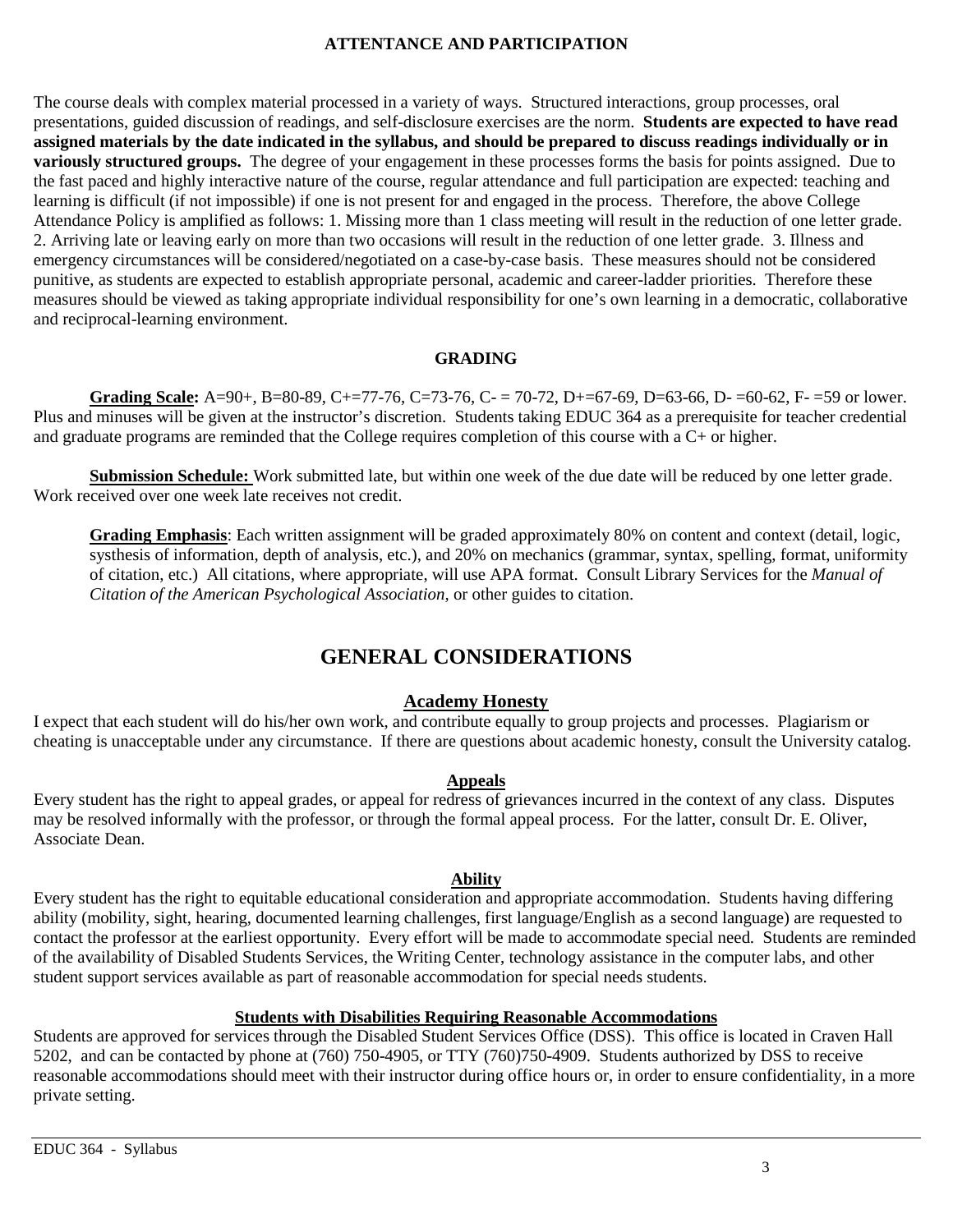## **REQUIRED TEXTS**

- Banks, James A. and Banks, Cherry A. McGee *Multicultural Education, Issues and Perspectives,* Fourth Edition, John Wiley and Sons,
- Spring, J. *Deculturalization and Struggle for Equality.* Third Edition. New York:: The McGraw-Hill Companies, Inc.

Readings: To be announced and added to course outline.

Handouts distributed in class.

**NOTE:** All assigned texts and readings **MUST** be brought to **ALL** class sessions.

## **COURSE REQUIREMENTS:**

All assignments are due on the dates indicated. Assignments must be typewritten/word processed, double-spaced and with standard margins. It is expected that all assignments will reflect university-level composition and exposition. Use of electronic spelling and grammar checking is encouraged.

## **Assignments:**

| 1. One Personal History                    | 15 points |
|--------------------------------------------|-----------|
| 2. One Family Background                   | 20 points |
| 3. Research Paper and Panel Presentation   | 30 points |
| 4. Deculturalization Jigsaw and Assessment | 10 points |
| 5. Outcome Assessment                      | 10 points |
| 6. Attendance and Participation            | 15 points |
|                                            |           |

## **Assignment Description:**

**1. Personal History.** Examining your own culture (15 points).

Write a narrative essay about your own life, describing the experiences that have shaped your views of race, culture, and issues of diversity. Reflect on your own experiences in terms of your cultural reference, your family background, your interactions with others unlike yourself, and other factors determined by your own circumstances and your upbringing. In this assignment, you will explore within yourself, and commit to written form, (1) your identity as a learner, (2) how this affects your potential as a teacher, (3) and your identity as a member of a particular cultural/racial/ethnic group. Include SPECIFIC examples of events and situations that you feel shaped your views on these issues. Be sure to situate your examples in the context of assumptions about schooling and education. To the extent possible, relate your experiences to the theory and praxis in reading, class discussions and activities. Be prepared to discuss your assignment within a larger class dialogue on **February 20**. 3-5 pages.

- **2. Family Background Assignment**: (20 points) By researching and studying one's own background it is possible to gain an appreciation about ways in which we share many similarities and differences. In this assignment you are to construct a family "tree" that includes as much information as you can gather about your family background including religious affiliation, ethnicity, culture, language(s), country of origin, education/occupation and any other information you think is of interest and value. The format you use to illustrate the information is up to you. It can be as formal as a genealogical tree or informal as a narrative. Of course the depth of this report is somewhat limited by time constraints, personal resources and any information you may have collected prior to this assignment. Please indicate these limitations on your report. This assignment is due on **March 20**. 5 page minimum.
- **3. Research Paper and Panel Presentation:** Examining multicultural/multicultural issues selected by each group (30 points: 15 points written/15 points oral).

In heterogeneous groups of approximately 3-5 students, you will develop, as a group, a multicultural research paper, which you will formally present to the class. Your research should include at least 3 sources from the ERIC database, at least 3 sources from the Internet, at least 3 print media sources, and at least one of the texts used in class. References must be exclusive of one another. The group's paper will include.

- 1. a cover page listing the title, a 2-3 paragraph/200 word abstract, full names of all group members,
- 2. a narrative that describes the issue, including its historical context,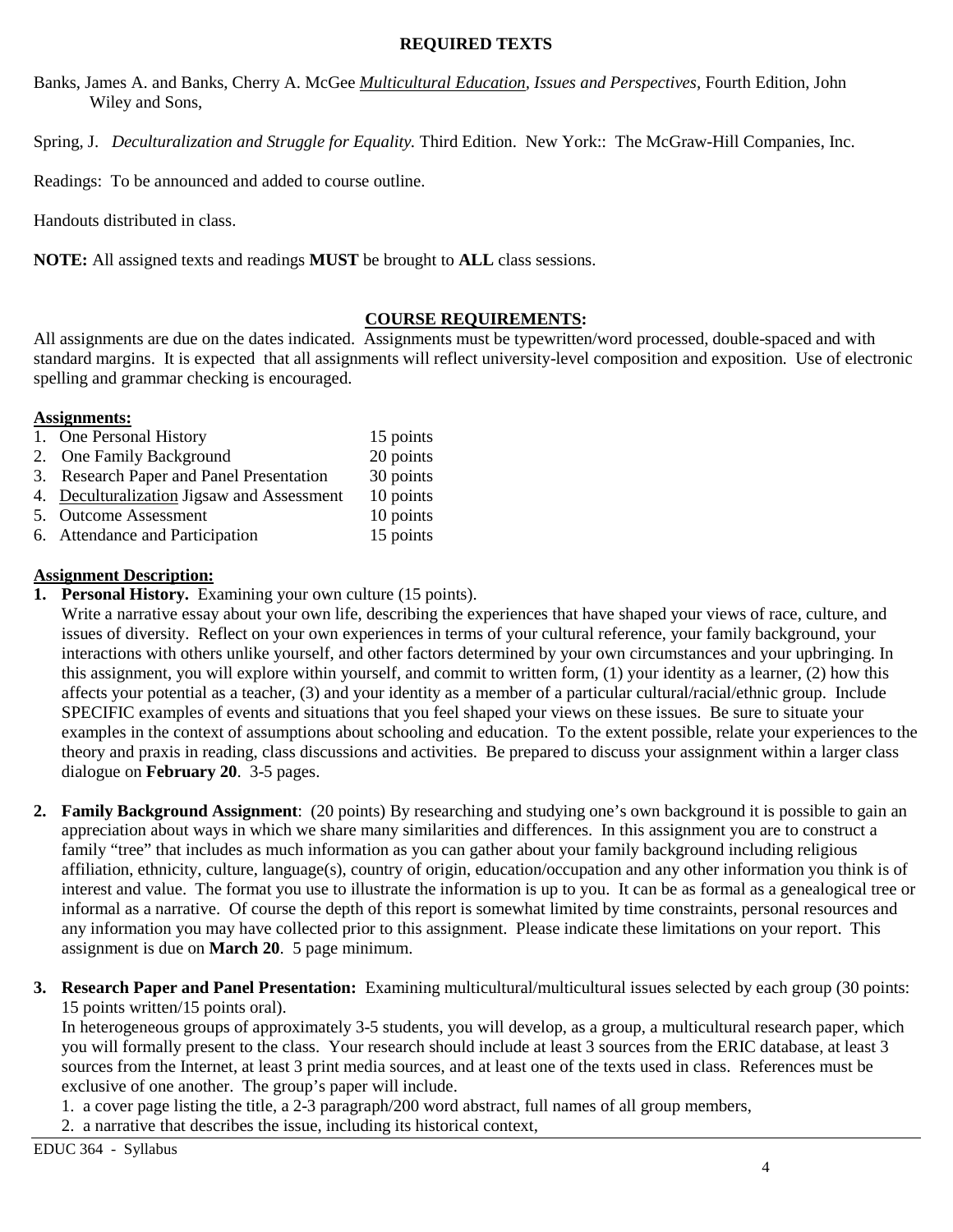- 3. a description of why the issue is significant in the field of education,
- 4. your position on the issue and why you have taken that position,
- 5. a defense (rationale) for taking the position with appropriate references,
- 6. a conclusion regarding the issue, with recommendations for action,
- 7. an annotated bibliography of all references consulted, and
- 8. attachments such as your visual aids for the presentation, graphic organizers, or any supplementary material developed to enhance student learning.

The length of the paper is determined by the degree to which you articulate the requirements outlined above. Depth of analysis is more important than providing in-depth description. In other words, your paper should answer WHY and HOW, more importantly than WHO, WHAT, WHEN, OR WHERE. The paper should be stapled together, and not placed in any kind of binder. Please put your effort into articulating the issue, not developing some time consuming cover on the computer. All papers are due on the day your group presents.

**Your panel presentation will be 20 minutes in length**. You will present a synopsis of your issue, accompanied by appropriate visual, aural and or tactile aids. The mode of presentation may include skits, simulations, debate, Socratic dialogue, or some other form of multi-modal presentation. You are cautioned NOT to read from the text of your paper. In addition to the 20 minute presentation, you will plan to respond to questions for no more than 10 minutes. Therefore, your group should be prepared to be "on" for  $\frac{1}{2}$  hour. It is a group responsibility to practice and time the presentation and Q & A session. At the time of presentation, you will provide each classmate and the professor with a stapled handout, which includes Items 1, 7 and 8, above.

- **4. Deculturalization** jigsaw and assessment (10 points). For this assignment, you will work in a group of four to six students to read, discuss, and summarize a chapter from Deculturalization. You will then join a second group of "experts" with the purpose of sharing with them what you learned from the chapter. There will be a short written assessment in class on **February 13.**
- **5. Outcome Assessment**. Your opportunity to examine your own learning (10 points).

You will select the most important learning or **closely related** sets of learning you have acquired during the course. You will write in detail:

(1) what you learned.

(2) How you knew you were learning something of significance (assessing your own learning),

 (3) How this will shape your attitudes and demonstrated behaviors as a teacher or in future intercultural interaction, and (4) How you will demonstrate overall "cultural competence: (as this definition is developed in class)

 Emphasis is placed on your ability to synthesize data around the topic you select, your depth of reflective analysis, your ability to articulate the cognitive, behavioral and affective domains of your learning, and the relationship of this topic to your future growth and professional practice on **May 1**.

**6. Attendance and Participation**. (15 points) Daily Reflections, Quickwrite activities and other in-class assignments are counted as part of the participation points.

# **Topics:**

- 1. Should we educate the children of undocumented workers? Why or why not (Historical, legal, economic, moral and educational issues).
- 2. What are the challenges and issues associated with mainstreaming students? (special education, Attention Difficulties, GATE, etc.)
- 3. Examine California Proposition 227 (history, passage, guidelines, implementation). How should we educate our second language learners in California? (Bilingual, SEI-Structured English Immersion, English mainstream, other?)
- 4. Should public money be used to fund private school vouchers? (History of California State Propositions, voucher systems in other states, public money for private schools). How could the outcome affect the fabric of diversity in our schools?
- 5. There is a gap in achievement between white and non-white students. Please examine the documented research and reasons for this discrepancy. Give ideas and proposals of how to close this gap.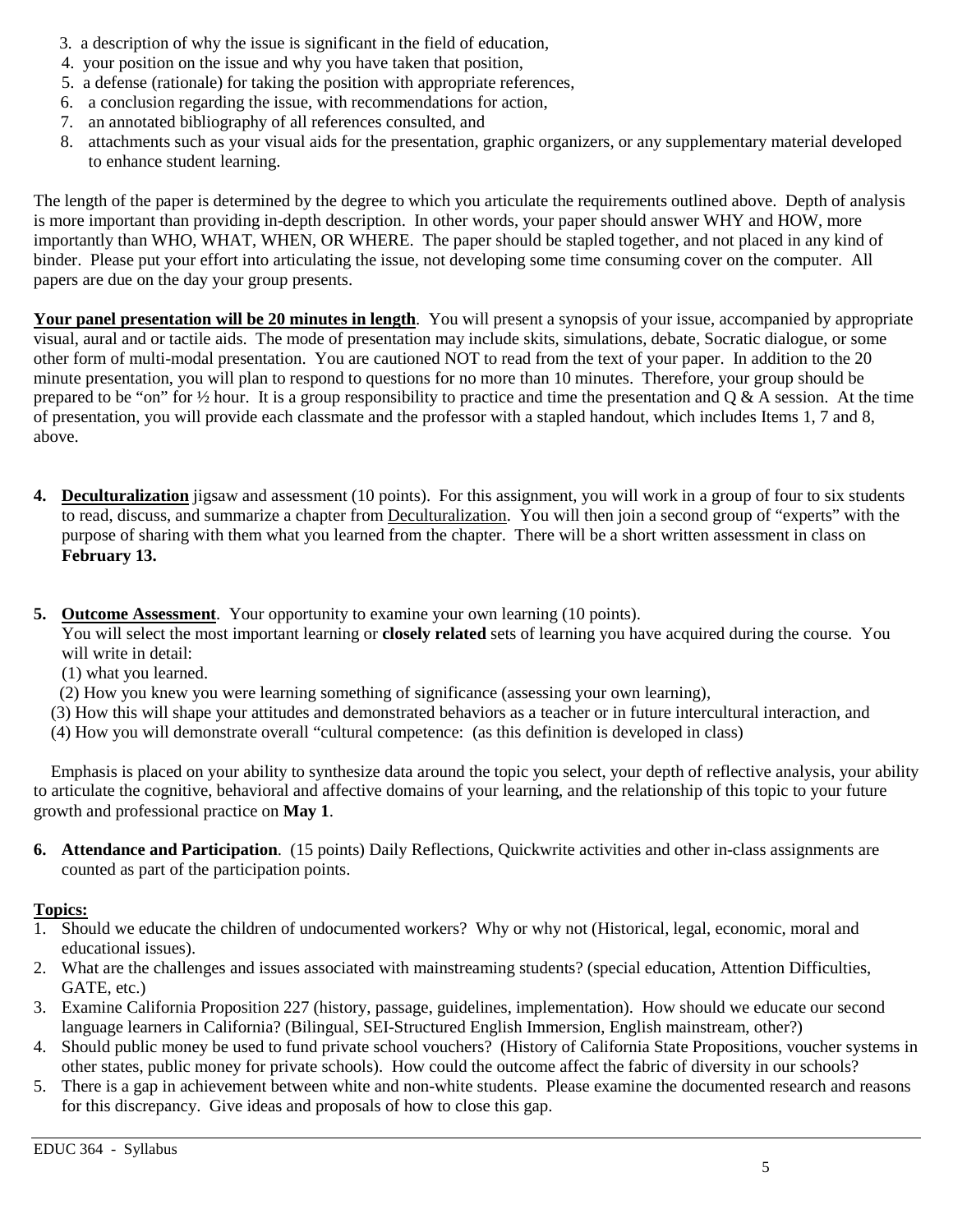| <b>COURSE OUTLINE</b> |                                                                                                                                                                                                                                             |                                                                    |  |  |  |  |
|-----------------------|---------------------------------------------------------------------------------------------------------------------------------------------------------------------------------------------------------------------------------------------|--------------------------------------------------------------------|--|--|--|--|
| <b>Date</b>           | <b>Topic</b>                                                                                                                                                                                                                                | <b>Assignment</b>                                                  |  |  |  |  |
| January 23            | Course Overview, needs sensing,<br>cultural pursuit.                                                                                                                                                                                        |                                                                    |  |  |  |  |
| January 30            | What is culture? The nature of<br>culture. Cultural plunge.<br>Selection of chapter, Deculturalization<br><b>Multicultural Education: Characteristics</b><br>and Goals.                                                                     | Begin personal biography<br>Chapter 1, 2 Banks and Banks           |  |  |  |  |
| February 6            | Manifestation of culture in the classroom.<br>Working with diverse populations.<br>Cultural diversity in the U.S. and<br>California, changing demographies.<br>Implications for California educational<br>system. Deep and surface culture. | Handouts<br>Chapter 3, Banks and Banks                             |  |  |  |  |
| February 13           | Deculturalization<br>Working session for book jigsaw:<br>Chapter "experts" meet for in-depth<br>discussion and summary. "Experts" share<br>with group.<br>Short assessment.                                                                 | Deculturalization<br>Assigned chapter                              |  |  |  |  |
| February 20           | Personal history. Sharing in small<br>groups. Selection of panels.                                                                                                                                                                          | Personal history due                                               |  |  |  |  |
| February 27           | Primary language instruction<br>and the education of language<br>minority students. Language Diversity                                                                                                                                      | Chapter 12, Banks and Banks<br>Video: Brown-Eyed - Blue-Eyed       |  |  |  |  |
| March 6               | <b>Bilingual Education</b><br>and Second Language Acquisition Theory<br>Multicultural Ed. Reform                                                                                                                                            | Chapter 10, Banks and Banks<br>Video: Betances                     |  |  |  |  |
| March 13              | Why do we have bilingual education?<br>Historical overview; legislation affecting<br>bilingual education, misconceptions about<br>bilingual education. Overview of bilingual<br>programs and instructional strategies.                      | Vista School District<br>Handout<br>Video:<br>Lemon Grove Incident |  |  |  |  |